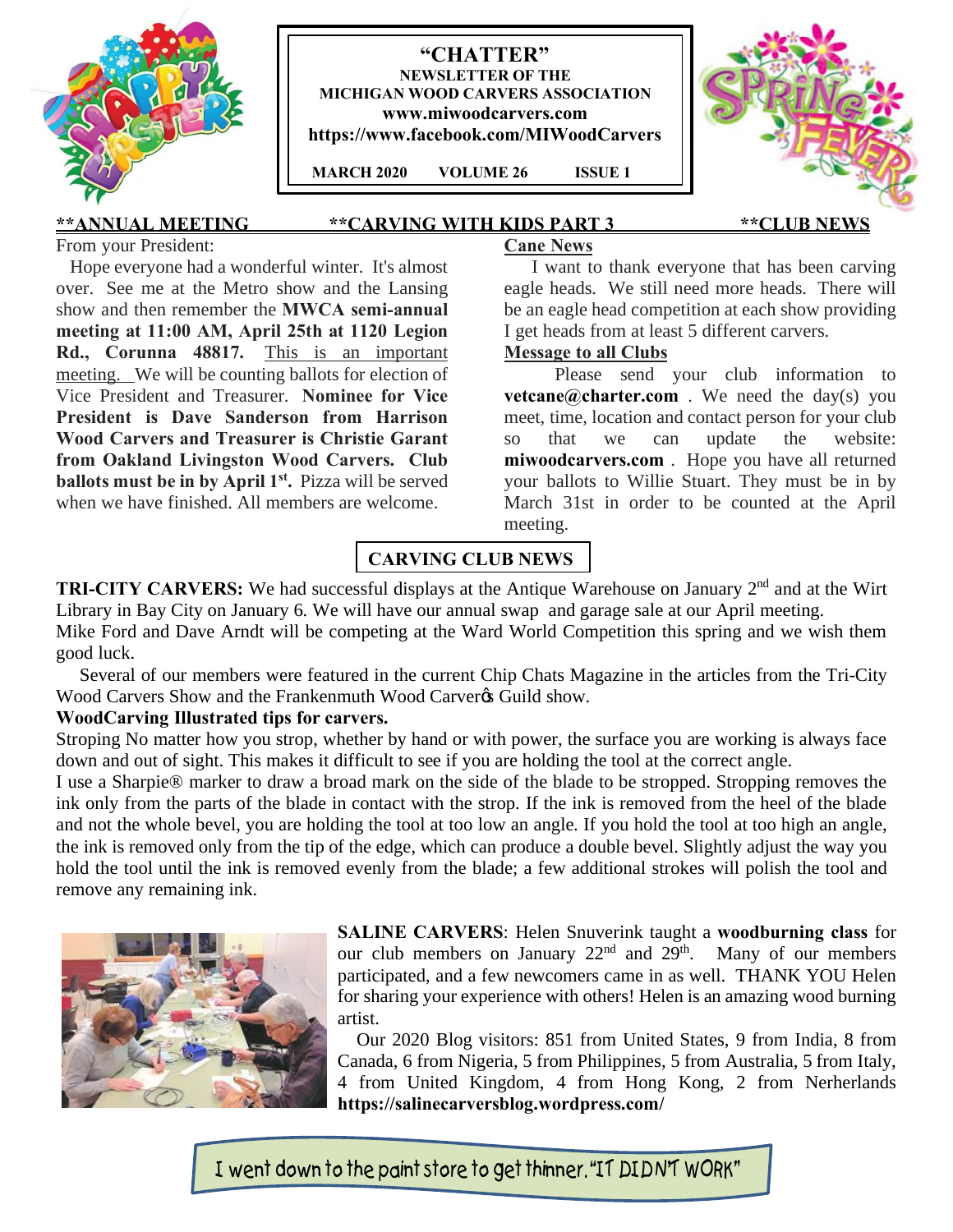**GREATER LANSING WOOD CARVERS:** April 18<sup>th</sup> will be the Greater Lansing Carvers Club and the Red Cedar River Carvers Guild show and competition held at the Liberty Church at 12745 Georgia Ave. in Grand Ledge, 10 am to 4 pm. Check us out on **Facebook: Greater Lansing Woodcarvers and Red Cedar River Carvers Guild.** For more information about the show or to secure a table call Fred Erbisch 517-316-5730

**METRO CARVERS:** 40<sup>th</sup> show is coming up on March 21<sup>st</sup> and 22<sup>nd</sup>. Royal Oak Public Library display in November (see picture at right). Jim Strohmeyer is now our new treasurer with Sandy Huffman as an alternate.



**REMINDER-CALENDAR CHANGES after publishing:** Tri City show was tentatively Aug 23, but please change your calendars to **Saturday-August 22nd.** Also the Saline Carving Show was re-scheduled for **Saturday October 3rd not Sunday the 4th.** Please correct your calendar.

## **CARVING WITH KIDS---PART 3 OF 3---THIS WORKS FOR ME----WHAT WORKS FOR YOU?**

**CHIPS & CHATTER**

 Fred Erbisch is a member of the Greater Lansing Wood Carving Club. He has been teaching beginning carving for over 6 years. For most of his classes he provides all the carving tools and wood (projects) at no cost. Also, he does not have a participation fee for class participants.

**PART 3:** I have learned that projects do not have to be so simple as I originally thought. I have gone from candy canes to birds, butterflies, turtles, haunted stumps



and many more. I have approximately 40 different projects available for kids. One thing that I have done recently is to have new carvers, kids and adults, carve a balloon. It is easy to carve and illustrates what I mean when I say the  $\tilde{c}$  carving needs to be rounded  $\ddot{o}$ . This really works. It is also good way to point out the importance of shaving cuts because if one digs in the balloon could explode.

 How long does it take to make a project? I estimate that with the design, testing the carvability of a project and then making ten project pieces is about 25 -30 minutes for each piece. Of course, after that it takes only 10 -15 minutes to make each piece. To make a



project piece one first gets a base and cuts it to size, then draw on the pattern, drills a small hole to put the scroll saw blade through, cut out the project, glue the back on the base, and

sand the edges of the base and back. Since most of the

wood I use is free I only charge \$2.00 each if one wants to purchase a project. The project is free for my classes.

 Overall, I have been very happy and surprised at the success of the Kidsø carving classes. Kids seem to love it. Many kids want to do it



again. This is done at least 4 times a year at Johnson Workbench. Kid classes have been held elsewhere and some have joined beginning adult classes. Best of all, there *n* soap shaving mess to clean up! Anyone interested in learning more about Kids carving classes can contact me at **erbisch@juno.com** or 517 316- 5730.

#### **From Billie Jo Day, Office Manager for L.L. Johnson Lumber.**

I have been lucky enough to work with Fred and watch his carving classes grow. Fred does free carving classes at our store in Charlotte, Michigan 4 times a year. He provides all the lumber, tools. gloves, etc. Fred's creativity in designing new carvings is what keeps people coming back. It is amazing watching kids preactions to learning how to carve. We have regulars that come back for every class we offer, and we always have new faces at eachclass. Parents bring them in or grandparents. Many make the comment that it's great getting the kids out doing something other than playing video games. Over the years I have seen several kids ask their parents for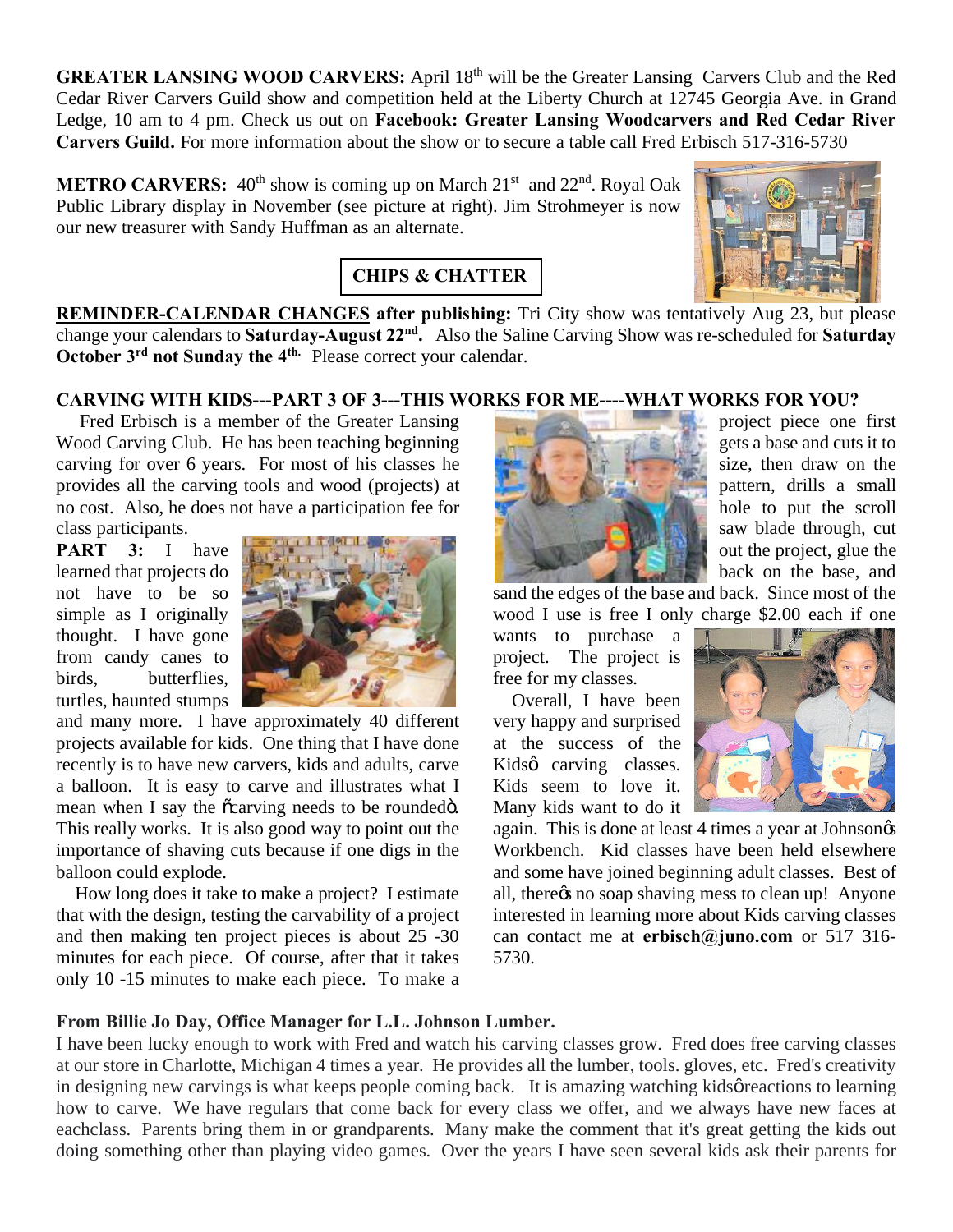carving tools of their own before they leave. The interest in the classes have even grown to 4-H Groups and Girl Scout's asking for private classes.

 Fred builds a bond with these kids and teaches them something very unique. We are lucky to have Fred as a member of our work "family". A little girl cut herself the first time carving and said she would never do it again...that little girl happened to be my daughter. She was roughly 6 years old at the time...she is now 11 and actually likes to help Fred with his classes. Her little brother carved for first time last winter (he's 7) and is now a regular for Fred's kid classes as well. I love watching them learn how to carve and watch the fun they have with it. They are always creating something new.

**WELCOME TO OUR NEW WEB ASSISTANT and IT Tech for the cane project.** Harry Dryer, he is helping Justin with the management of the MWCA website. Thanks, Harry, for your help and assistance it is greatly appreciated.

# **REMINDER:: MWCA CLUB DUES ARE DUE BY APRIL 1st for the 2020/2021 Fiscal Year.**

**THE "CHATTER" NEWSLETTER GOES OUT BY E-MAIL ONLY** on or about the first of the months listed below. All news to be included needs to be to the editor, Sandy Holder by the 25th of the month prior to publication. E-Mail and phone listed below. You can always download or read a PDF on the MWCA website at **www.miwoodcarvers.com**

**Please share this newsletter with the rest of your members** who dong receive it by email and **FORWARD** THE NEWSLETTER BY EMAIL to your club members who have email. Thank you.

> CHATTER NEWSLETTER IS PUBLISHED ON OR AROUND THE FIRST OF JANUARY MARCH MAY JULY SEPTEMBER NOVEMBER

| <b>DATE</b> | <b>EVENT</b>                     | <b>LOCATION</b>                       | <b>INFORMATION</b> |
|-------------|----------------------------------|---------------------------------------|--------------------|
| $3/19 - 22$ | <b>WOODLAND CARVERS EXPO</b>     | DeVos Place in downtown Grand Rapids  | 616-706-9685       |
| $3/21 - 22$ | <b>METRO CARVERS SHOW</b>        | United Food & Commercial Workers Hall | 586-994-1146       |
|             |                                  | 876 Horace Brown Dr. - Madison Hgts.  | 810-392-3642       |
| 4/18        | <b>GREATER LANSING/RED CEDAR</b> | Liberty Church                        | 517-285-5914       |
|             | <b>RIVER CARVING SHOW</b>        | 12745 Georgia Ave - Grand Ledge       | 517-316-5730       |
| 4/25        | <b>MWCA ANNUAL MEETING</b>       | First Baptist Church                  | 517-277-5739       |
|             |                                  | 1120 Legion Rd - Corunna              |                    |
| $6/3-6$     | <b>EVART ROUNDUP</b>             | Osceola Co Fairgrounds - Evart        | 734-649-3259       |
|             |                                  |                                       | 231-250-3855       |
| $6/8 - 12$  | <b>FLOYDFEST CARVING SEMINAR</b> | Osceola Co Fairgrounds ó Evart        | 734-649-3259       |

#### **2020 MWCA COMING EVENTS**

#### **MWCA BOARD AND COMMITTIES**

| <b>President</b>               | <b>Vice President and Learning Seminar</b><br>Dave Sanderson | <b>Secretary</b>                  | <b>Treasurer</b>                     |
|--------------------------------|--------------------------------------------------------------|-----------------------------------|--------------------------------------|
| Denny Sekrenes<br>989-277-5739 | 989-339-6444                                                 | Willy Stewart<br>$(989)$ 687-2536 | Mary Lou Mulick<br>$(616)$ 902-3888  |
| vetcane@charter.net            | sandersonwoodart@yahoo.com                                   | stewartwilly@yahoo.com            | mulickg@gmail.com                    |
|                                |                                                              |                                   |                                      |
| "Chatter" Editor               | <b>MWCA Chaplain</b>                                         | Judging                           | <b>Promotional (Calendars, etc.)</b> |
| Sandy Holder                   | Arnold Tew                                                   | Phyllis Burghy                    | Denny Sekrenes                       |
| $(231) 734 - 5125$             | 269-781-7852                                                 | (989) 928-4242                    | (989) 277-5739                       |
| mwcanews@gmail.com             | arnval177@gmail.com                                          | cedarbirdshoppe@charter.net       | vetcane@charter.net                  |
| <b>Patriot Cane Project</b>    | Webmaster                                                    | <i>Insurance</i>                  | <b>MWCA Representative</b>           |
| Mid-Michigan Carvers           | Justin Swanson                                               | <b>Sharon Seitz</b>               | <b>Russell Ross</b>                  |
| Denny Sekrenes                 | 616-446-0120                                                 | 734-645-9214                      | 616-213-1613                         |
| 989-277-5739                   | Justin.john.swanson@gmail.com                                | MWCAinsur@yahoo.com               | russell42@gmail.com                  |
| vetcane@charter.net            | <b>Administrative Tech: (web &amp; IT for</b>                |                                   |                                      |
|                                | cane project)                                                |                                   |                                      |
|                                | Harry Dryer                                                  |                                   |                                      |
|                                | Harry.mwca@gmail.com                                         |                                   |                                      |
|                                | 989-292-0460                                                 |                                   |                                      |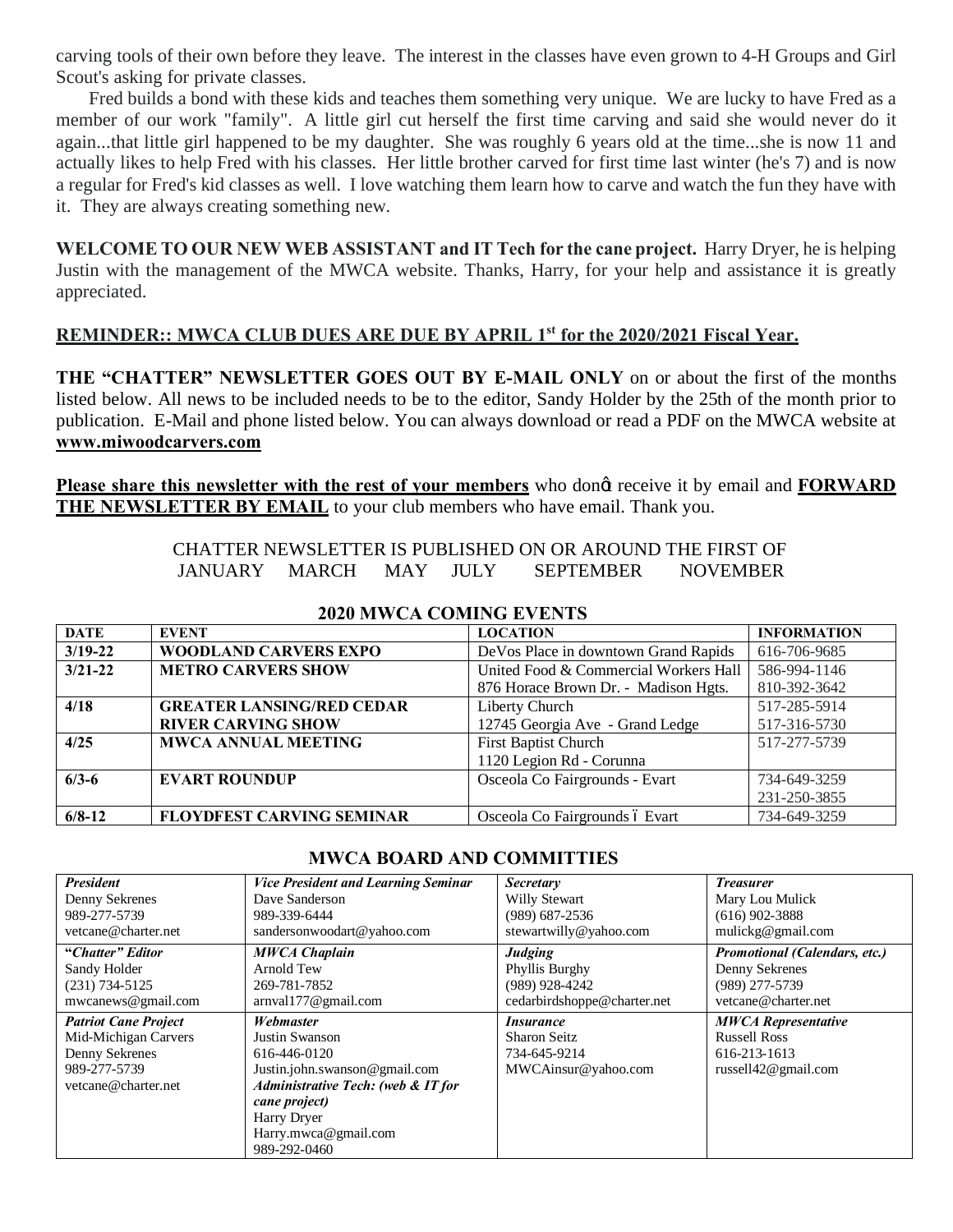MWCA  $\tilde{o}$ Patriot Cane Program $\ddot{o}$  completed 61 canes for January and February 2020. From June 2007 thru February 2020, **4807** canes have been delivered. Thanks to everyone for your help and support for the program.

| <b>PFC</b>       | John H.           | McNeil        | Army        | WWII       | Marsh, Bob       | MID         |
|------------------|-------------------|---------------|-------------|------------|------------------|-------------|
| Sgt              | Lee H.            | <b>Bruner</b> | Army        | <b>SWA</b> | Bluga, John      | MET         |
| pvt              | Horace C.         | Williams      | <b>USMC</b> | Other      | Paupard, Fred    | <b>BWC</b>  |
| YN <sub>2</sub>  | Arnold A.         | Linke         | Navy        | WWII       | Dunham, Richard  | <b>OWL</b>  |
| SPC3 (T)         | Gordon V.         | Parkinson     | Army        | Other      | Paupard, Fred    | <b>BWC</b>  |
| Sgt              | Herbert O.        | Jenkins       | Army        | Other      | Paupard, Fred    | <b>BWC</b>  |
| Sgt              | John F., Jr.      | Lotter        | <b>USMC</b> | Vietnam    | Shaft Only       |             |
| Cpl              | Walter J. III     | Mack          | <b>USMC</b> | vietnam    | Morris, Jeanne   | N/A         |
| SSgt             | Thomas L.         | George        | <b>USAF</b> | Vietnam    | Morris, Jeanne   | N/A         |
| Sgt              | David             | Herden        | Army        | Korea      | Sanderson, David | <b>HWC</b>  |
| Sgt              | Alphonse B.       | Wierzbicki    | Army        | Korea      | Dentino, Gary    | <b>FRT</b>  |
| BT3              | Michael J.        | Sujkowski     | Navy        | Other      | Smith, Charles   | <b>HAW</b>  |
| Sgt              | Pasquale G. (PAT) | Mascio        | Army        | Vietnam    | Paupard, Fred    | <b>BWC</b>  |
| A <sub>1</sub> C | Donald E.         | Harris        | <b>USAF</b> | Korea      | Paupard, Fred    | <b>BWC</b>  |
| SSgt             | Wallace K.        | Miller        | <b>USAF</b> | Korea      | Paupard, Fred    | <b>BWC</b>  |
| Sgt              | Roy E.            | Klotz         | Army        | Korea      | Paupard, Fred    | <b>BWC</b>  |
| Cpl(T)           | Harvey            | Hershey       | Army        | korea      | Sandeen, Chuck   | <b>SLY</b>  |
| Cpl              | Arthur L.         | Stepanski     | Army        | Korea      | Paupard, Fred    | <b>BWC</b>  |
| <b>PFC</b>       | Jack W.           | Kappen        | Army        | Korea      | Paupard, Fred    | <b>BWC</b>  |
| SPC4             | Michael A.        | Legato        | Army        | Vietnam    | Wolak, Stan      | <b>SLY</b>  |
| SPC(T)           | John C.           | Cockerell     | Army        | Korea      | Paupard, Fred    | <b>BWC</b>  |
| SPC4             | Larry D.          | Green         | Army        | Other      | Paupard, Fred    | <b>BWC</b>  |
| Cpl              | Robert L.         | Bielenda      | Army        | Korea      | Paupard, Fred    | <b>BWC</b>  |
| EM <sub>2</sub>  | Raymond E.        | Daggett       | Navy        | WWII&Korea | Paupard, Fred    | <b>BWC</b>  |
| GM <sub>3</sub>  | Claud E.          | Maynard       | Navy        | Korea      | Yost, Jim        | $\mathbf 0$ |
| YNT3             | James H.          | Felton        | Navy        | Korea      | Miller, Jim      | <b>MID</b>  |
| LCpl             | John P.           | Jenkins       | <b>USMC</b> | Vietnam    | Wipp, Nancy      | <b>SLY</b>  |
|                  | Fredrick A.       |               |             |            |                  |             |
| SPC4             | (FRED)            | Veenstra      | Army        | Vietnam    | Smith, Carl      | N/A         |
| <b>FN (E3)</b>   | Gordon R., Jr.    | Kelly         | Navy        | Vietnam    | Johnston, James  | <b>HAW</b>  |
| Sgt FC (Ret.)    | Russell W.        | Nehmer        | Army        | <b>SWA</b> | Hanson, Richard  | <b>WGF</b>  |
| SPC5             | Richard D.        | Rossell       | Army        | Vietnam    | Pfenning, Ray    | OLW         |
| PFC(T)           | John W.           | <b>Bowles</b> | Army        | Korea      | Cords, Pat       | MID         |
| SPC4             | Dale H.           | Vanderlaan    | Army        | Vietnam    | Paupard, Fred    | <b>BWC</b>  |
| Cpl              | Richard G.        | Tabbert       | <b>USMC</b> | Vietnam    | Paupard, Fred    | <b>BWC</b>  |
| Cpl              | Leonard H.        | Golembiewski  | <b>USMC</b> | Vietnam    | Paupard, Fred    | <b>BWC</b>  |
| SPC4             | Frederick L.      | Warner        | Army        | Vietnam    | Paupard, Fred    | <b>BWC</b>  |
| <b>PFC</b>       | Fred W.           | Mallard       | Army        | Korea      | Paupard, Fred    | <b>BWC</b>  |
| Cpl              | Richard R.        | <b>Baker</b>  | <b>USMC</b> | Vietnam    | Marsh, Bob       | MID         |
| Cpl              | Terry L.          | Coomer        | <b>USMC</b> | Vietnam    | Paupard, Fred    | <b>BWC</b>  |
| Maj              | John G.           | Schleicher    | Army        | Other      | Paupard, Fred    | <b>BWC</b>  |
| SPC4             | Darrell A.        | Hill          | Army        | Vietnam    | Paupard, Fred    | <b>BWC</b>  |